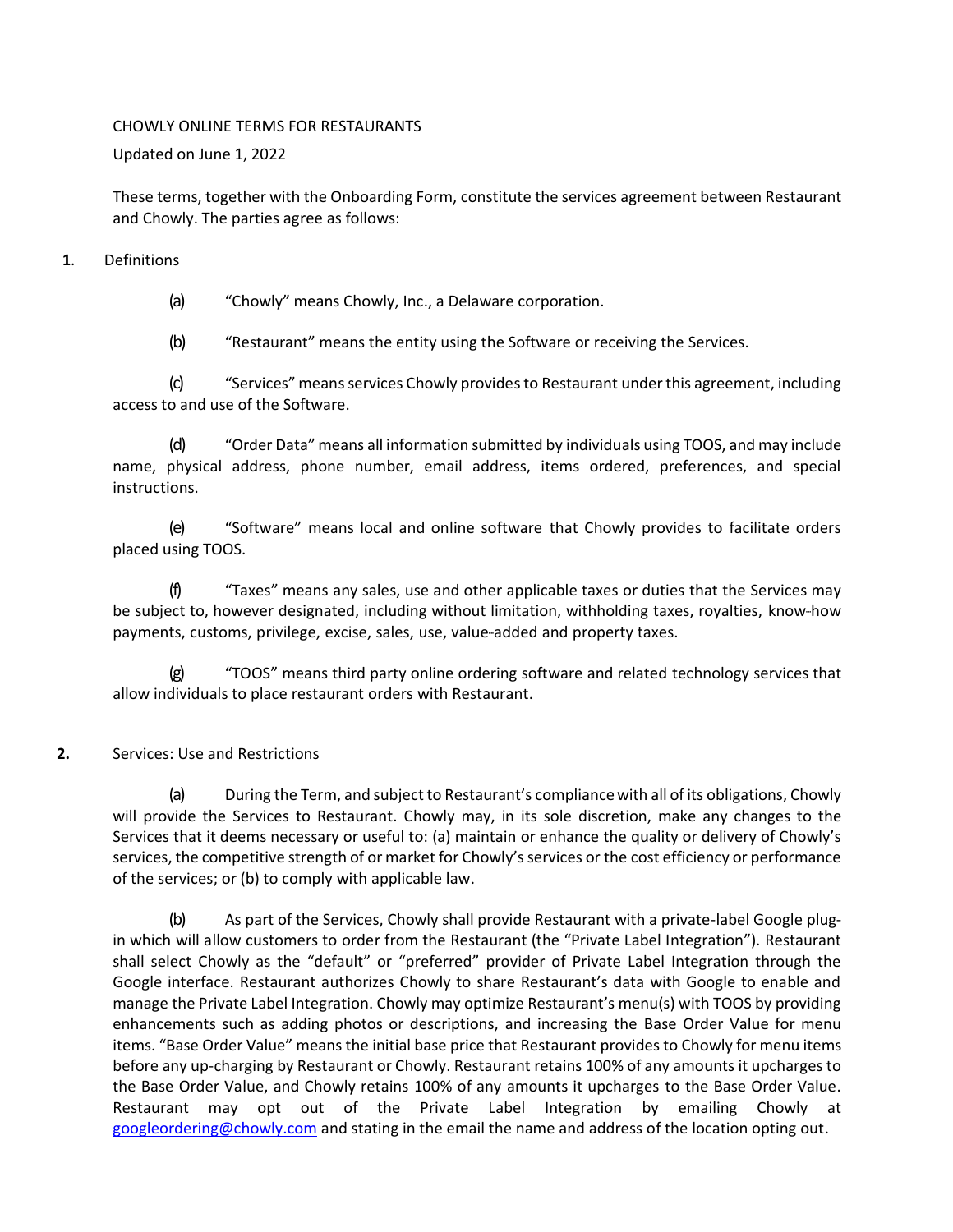(c) Additionally, as part of the Services, Chowly may refer Restaurant to delivery partners. Following Restaurant's engagement of a delivery partner, Restaurant understands and agrees that (i) Restaurant, not Chowly, is responsible for complying with such delivery partner's terms of service, privacy policy, and any other rules or policies that the delivery partner requires, and (ii) delivery partner, not Chowly, is responsible for all order fulfillment, delivery and related support matters.

(d) Chowly provides the Services solely and exclusively for Restaurant's own use and access directly related to its business and confined solely to its own servers and within its place of business. Restaurant represents that it is not engaged in, and will not engage in, the operation of any illegal business and will not use, or permit anyone else to use, the Services for any illegal purpose. Restaurant shall not use the Services except in compliance with the terms of this agreement.

# **3.** Representations. Restaurant represents to Chowly that:

(a) neither this agreement, nor the Services performed by Chowly in accordance with or to satisfy its obligations pursuant to the agreement, violates or will violate the terms of any agreement between Restaurant and a third party;

(b) it complies with all applicable law in operating its business, including the preparation and sale of food and beverages;

(c) it is responsible for all Claims relating to Restaurant's business and all acts and omissions of its service providers, merchants, vendors, and agents;

(d) the menu data that Restaurant provides to Chowly in connection with the Services is accurate, and that Restaurant is responsible for reviewing the menus posted on TOOS and ensuring their accuracy;

(e) it will provide Chowly with accurate information on the taxes owed by Restaurant's customers on orders placed, will promptly notify Chowly in writing of any changes to or inaccuracies in such information (whether as provided to Chowly or as displayed to customers), and agrees that Restaurant is solely responsible for any losses relating to incorrect tax information;

 $(f)$  it will not reidentify or attempt to reidentify, and it will prohibit its employees, agents, and affiliates from reidentifying or attempting to reidentify, any personal information of individual customers that may be associated with orders that Chowly processes in deidentified or encrypted form as part of the Services; and

(g) when it provides Chowly with direct access to Restaurant's accounts on third-party platforms, it consents to Chowly's use of such platforms as an agent of Restaurant for purposes of enabling Chowly to deliver the Services required by this agreement, and therefore Chowly's use will not constitute a violation of a third party's rights.

(h) Restaurant shall not reverse engineer, disassemble, decompile, copy, distribute, transfer, reproduce, or archive any portion of the Software or other parts of the Services or data provided by Chowly. Chowly will have the right to require Restaurant to cease its use of the Services immediately if, in the sole reasonable judgment of Chowly, Chowly believes that Restaurant's use is outside the scope of the permitted use as set forth in this agreement.

(i) Chowly will provide on-going assistance to Restaurant with regard to technical,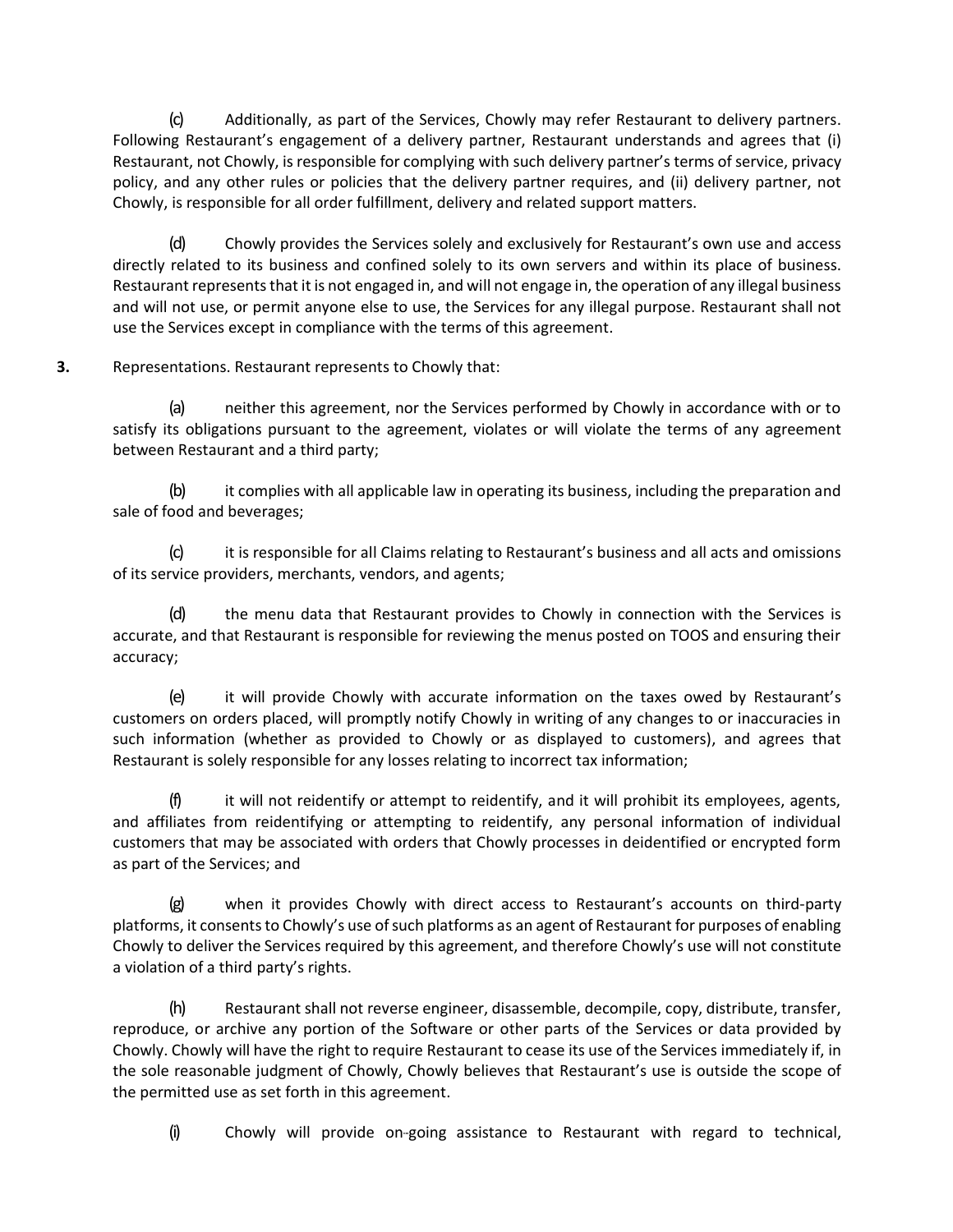administrative and service-oriented issues relating to the utilization, transmission and maintenance of the Services as Restaurant may reasonably request and Chowly may reasonably accommodate. Support for technical, administrative and service-related matters may be requested at chowly.help.

## **4.** Term and Termination

(a) This agreement is effective as of Restaurant's first use of the Services, and shall remain in effect until terminated by either party as specifically described in this section (the "Term").

(b) This agreement will terminate upon any of the following conditions:

(c) Either party providing written notice of termination at least 30 days in advance to the other party, and, where Restaurant terminates the agreement, by uninstalling and destroying all copies of the Software in its possession and discontinuing receipt and use of the Services;

(d) Either party may terminate the agreement upon the occurrence of a material breach thereof by the other party, which breach is not cured (or for which a detailed remedial plan is not presented to the terminating party) within 30 days after notice is given by the terminating party;

(e) If Restaurant fails to pay fees when due under this agreement that are not the subject of a good faith dispute, which failure is not cured within 10 business days after Chowly provides Restaurant with written notice, Chowly may, in addition to pursuing any remedies available to it under the law, suspend its performance of Services until Restaurant pays the undisputed fees in full, or immediately terminate this agreement following notice to Restaurant; or

(f) Either party becoming insolvent or the subject of a bankruptcy, conservatorship, receivership or similar proceeding, or making a general assignment for the benefit of its creditors.

#### **5.** Intellectual Property

(a) Chowly Ownership Rights. Restaurant acknowledges and agrees that, as between Restaurant and Chowly, Chowly exclusively owns all rights, title, and interest in, to and related to the Software and the Services, as such may be modified, upgraded and/or enhanced from time to time, including, without limitation, all ownership and intellectual property rights therein resulting from or relating to performance of the Services, including, patents, copyrights, trademarks, trade secrets, rights of publicity, rights of privacy, sui generis database rights, moral rights, and other intellectual property or proprietary rights anywhere in the world. All other rights in and to the Services are expressly reserved by Chowly and the respective third-party licensors.

(b) Data. Restaurant hereby acknowledges and agrees that Chowly may, by means of the Software or Services, gather and compile Order Data, and that Chowly may use such Order Data for any lawful purpose which may include disclosure to third parties for Chowly's commercial purposes. Restaurant hereby consents to such gathering, compilation and disclosure.

(c) Trademarks; Attribution. Neither party may use any trademark service marks, names, logos, or other identifiers of the other party without the other party's prior written consent; however, Restaurant may use Chowly's name for the purpose of source attribution and Chowly may publicly identify Restaurant as a customer and may generally describe the Services provided to Restaurant as part of Chowly's sales and marketing efforts. Each party authorizes the other party to use its trademarks to the extent permitted in this Section 4(c), subject to usage guidelines that the other party may provide.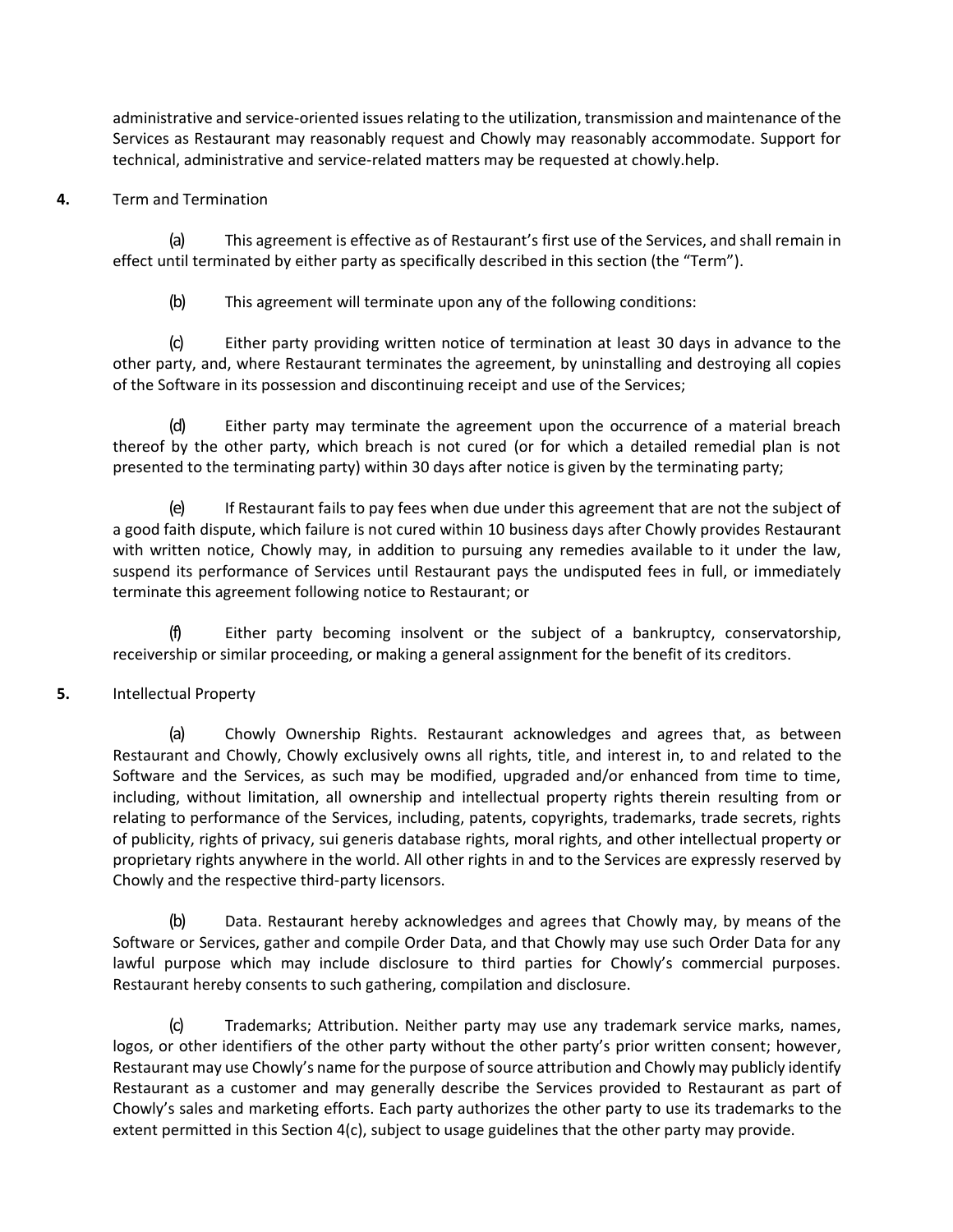# **6.** Fees and Payment Terms

(a) Fees. For its services, Restaurant agrees to pay Chowly all fees as outlined in the Onboarding Form. Restaurant agrees to pay Chowly a one-time set up fee per location in the initial invoice, and a monthly fee per location that will be invoiced in advance of each month. Per transaction fees will be invoiced after the month in which the Services commence. All locations covered under this agreement are subject to a \$35 per month minimum fee per location.

(b) Private Label Integration Fees. For each order placed through Private Label Integration, regardless of customer discounts, credits and chargebacks, Restaurant shall pay (a) Chowly's payment processing partner \$0.30 per order, plus 2.9% of the amount the customer paid for the order (*including* Additional Expenses), and (b) Chowly 5% of the Base Order Value (*excluding* Additional Expenses and *excluding* payments described in (a)). "Additional Expenses" means any taxes, tips, delivery fees, and other service fees associated with an order.

(c) Payment Due Dates. All invoices, if not subject to automatic payment via credit card or ACH, are due 30 days from the invoice date. Any portion of any fees owed to Chowly remaining unpaid 30 days or more beyond the invoice date may be subject to interest of 1.5% per month or the maximum permitted by law, whichever is less.

(d) Payment Method. Restaurant hereby authorizes Chowly to automatically charge the Fees using the credit card information that Restaurant has provided to Chowly or using ACH by the applicable due date. Restaurant represents that if it is paying the Fees by ACH, it has verified its bank account using [the Chowly billing link](https://billing.chowly.com/pages/sAL2Ym2PXssmV1HiLisC7dja) for ACH authorization before signing this agreement.

(e) Taxes for the Services. All fees stated in this agreement are exclusive of Taxes. Restaurant is responsible for paying any applicable Taxes for the Services (other than those taxes based on the income of Chowly) and any related penalties or interest to the relevant tax authority. Restaurant will not withhold any Taxes from any amounts due to Chowly.

(f) Additional Services. Restaurant may elect to receive additional services during the Term. However, Chowly is not obligated to deliver such additional services and Restaurant is not obligated to pay for such additional services until the parties agree in writing as to the scope of the additional services, the fees to be paid for such additional services, and any additional terms that may be necessary.

(g) Fee Increases. Chowly may, by providing Restaurant with written notice at least 30 days prior to the end of a monthly invoicing period, change the fees for all or any portion of the Services. Such fee changes will become effective on the first day of the subsequent monthly invoicing period.

# **7.** Confidentiality

(a) During the Term and for five years thereafter, neither party shall disclose Confidential Information disclosed to it by the other party or use such information other than for purposes of the agreement. "Confidential Information" means all communications, documents and other information, whether in written, oral, electronic, or other form, which a party furnishes or otherwise discloses (the "Discloser") to the other party (the "Recipient") relating to the business relationship between Chowly and Restaurant, including the terms of this agreement.

- (b) Confidential Information does not include any information that:
- (c) is or becomes generally known to the public not as a result of a disclosure by the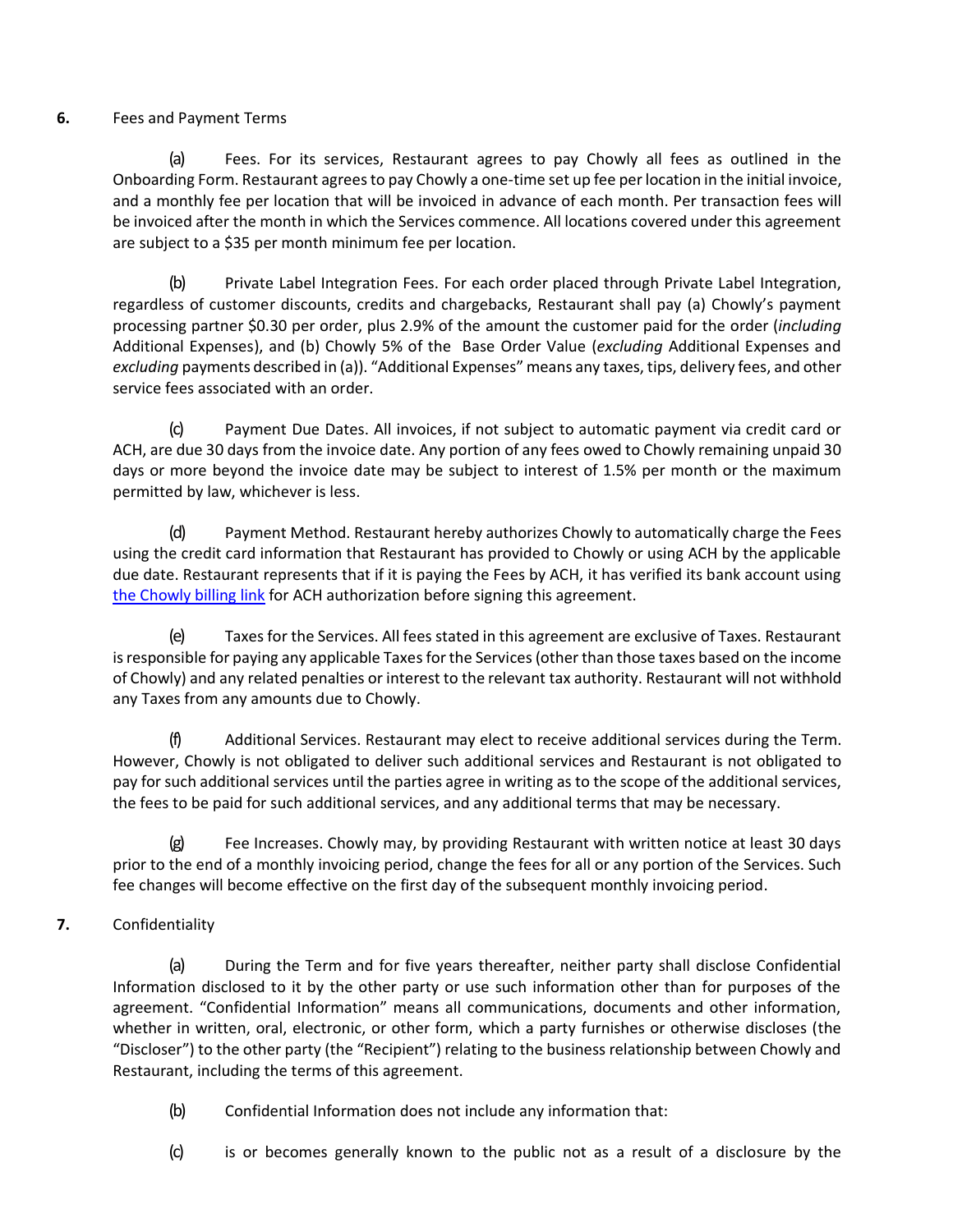Recipient;

(d) is already known by the Recipient prior to disclosure by the Discloser;

(e) is received by the Recipient from a third party without restriction on disclosure and without breach of any confidentiality agreement by such third party; or

(f) is independently developed by the Recipient without reliance upon the Discloser's information.

(g) After the termination or expiration of the agreement, at the Discloser's written request, the Recipient shall promptly (but no later than 14 days following the request) destroy the Discloser's Confidential Information and certify in writing that this action has occurred. Recipient may retain Confidential Information to the extent contained in deleted emails and electronic documents which are archived by or on behalf of Recipient consistent with Recipient's standard archival processes but which, in the ordinary course of operations, are not accessible by the individuals who created or received such emails or documents.

- **8.** Restaurant Indemnification. Restaurant shall defend and indemnify Chowly and its shareholders, directors, officers, employees and agents, from and against any and all liabilities, damages, awards, settlements, losses, claims, and expenses, including reasonable attorneys' fees and costs of investigation (collectively, "Claims"), due to any claim by a third party arising from or in connection with (a) Restaurant's gross negligence, willful misconduct, or breach of any of its representations or obligations in this agreement, (b) any use of the Services that is not in accordance with this agreement, or (c) any claim relating to the Services or Restaurant's use of the Services that is brought by or on behalf of a customer, employee or contractor of Restaurant, or a TOOS or point-of-sale company.
- **9.** Limitation of Liability. Neither Chowly nor its employees, agents, or affiliates is liable to Restaurant for any indirect, special, incidental or consequential loss or damages of any kind, or for any loss that could have been avoided by Chowly's use of reasonable diligence, even if Chowly had been advised or should be aware of the possibility of such damages. In no event is Chowly liable to Restaurant for any punitive damages. The aggregate monetary liability of Chowly and any of its employees, agents or affiliates under any theory of law will not exceed the fees that Restaurant paid to Chowly under this agreement in the six months preceding the first act giving rise to liability.
- **10.** Disclaimer of Warranties. Restaurant accepts the Services "as is", with no implied warranty of any kind, including implied warranties of merchantability, noninfringement of intellectual property rights, course of performance, course of dealing and usage of trade.
- **11.** General

(a) Mediation. The parties agree to attempt to resolve any dispute relating to this agreement by mediation, which shall be conducted under the then-current mediation procedures of The CPR Institute or any other mediation procedures upon which the parties may agree. The parties further agree that their good-faith participation in mediation is a condition precedent to pursuing any other available legal or equitable remedy.

(b) Either party may commence the mediation process by providing written notice to the other party, setting forth the subject of the dispute and the relief requested. Within 10 business days after the receipt of the notice, the other party shall deliver a written response. The initial mediation session will be held within 30 days after the initial notice. The parties agree to share the costs and expenses of the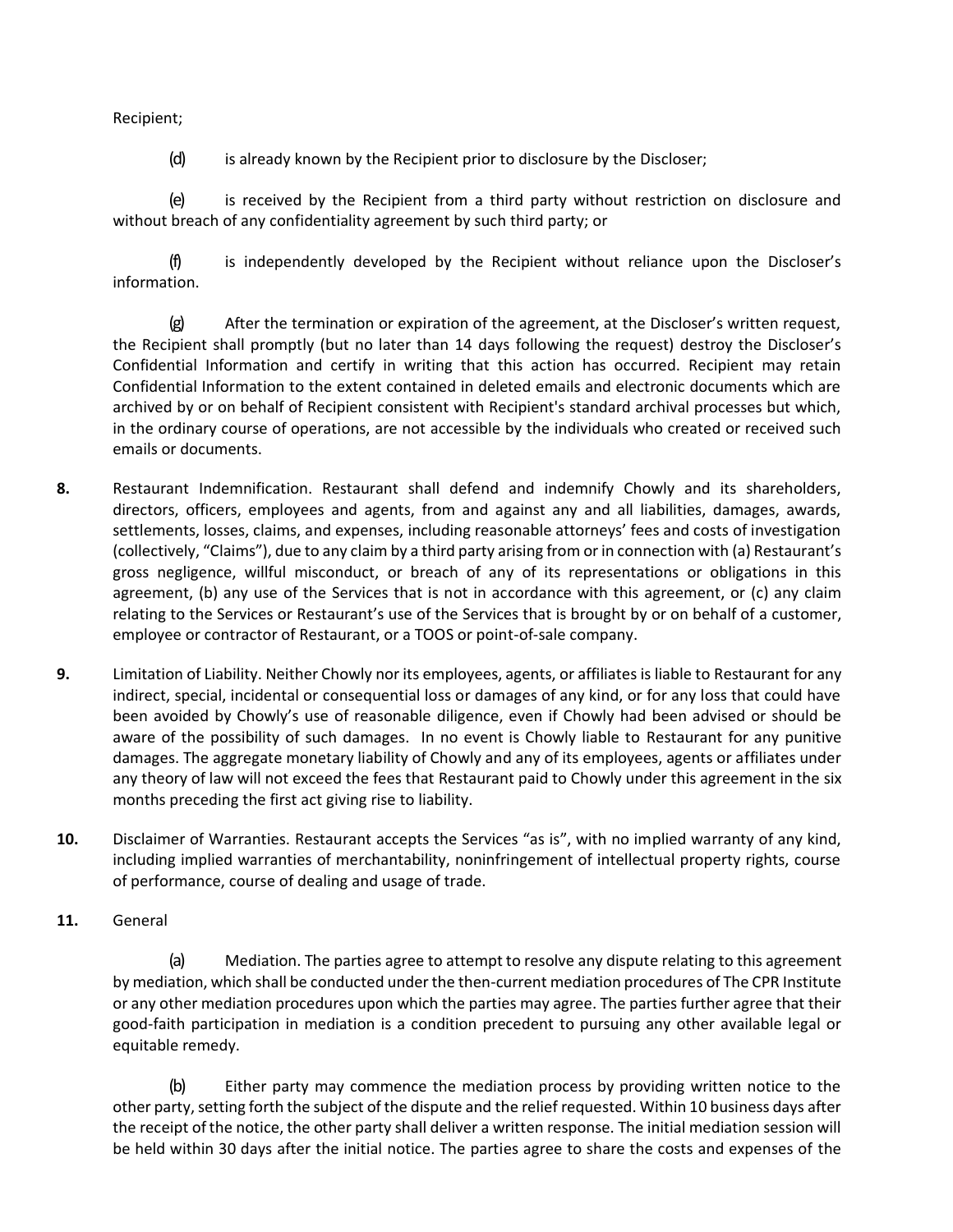mediation (which does not include the expenses incurred by each party for its own legal representation in connection with the mediation).

(c) The parties further agree that mediation proceedings are settlement negotiations, and that all offers, promises, conduct and statements, whether oral or written, made in the course of the mediation by any of the parties or their agents will be confidential and inadmissible in any subsequent legal proceeding involving the parties; provided, however, that evidence that would be independently admissible or discoverable will not be rendered inadmissible or non-discoverable as a result of its use in the mediation.

(d) The parties agree that any settlement agreement that they may enter into during the mediation process is fully binding and enforceable by any court with jurisdiction of the dispute. The party seeking enforcement shall be entitled to an award of all costs, fees and expenses, including reasonable attorneys' fees, to be paid by the party against whom enforcement is ordered.

(e) If a dispute is not settled by mediation, the parties agree that that the exclusive venue for the litigation of any claim arising out of this agreement will be the state and federal courts located in Chicago, Illinois and Cook County, United States. The parties irrevocably consent to the personal jurisdiction of these courts and irrevocably waive, to the fullest extent permitted by law, any objection thereto.

(f) Governing Law. This agreement will be governed in all respects by the laws of the State of Illinois as they apply to agreements entered into and to be performed entirely within Illinois between Illinois residents, without regard to conflict of law provisions.

(g) Force Majeure. Chowly shall not be liable for any default or delay in the performance of its obligations hereunder due to acts of God, war, terrorism, natural disasters, earthquakes, fire, riots, floods, and other similar events, to the extent such event is beyond Chowly's reasonable control and only for the duration of such event.

(h) Waiver of Jury Trial. The parties agree that any controversy that may arise under this agreement is likely to involve complicated and difficult issues, and therefore each party irrevocably and unconditionally waives any right it may have to a trial by jury in any legal action relating to this agreement or the transactions contemplated hereby.

Notices. Except for notices pursuant to section  $2(b)$  and  $2(f)$ , all notices regarding this agreement shall be delivered to Restaurant by Chowly sending an email to the email address provided by Restaurant for the delivery of notices as set forth herein and to Chowly by Restaurant sending an email to [notices@chowly.com.](mailto:notices@chowly.com,) Notice shall be deemed given on the day of delivery.

(j) Assignment. Restaurant may not assign its rights or delegate its obligations under this agreement without Chowly's prior written consent. Chowly may assign its rights under this agreement. Any purported assignment in violation of this section will be void.

(k) Waivers. The failure of either party at any time or times to require full performance of any provision hereof will in no manner affect the right of such party to enforce the same at a later time.

(l) Severability. If a court of competent jurisdiction declares any provision of this agreement to be invalid, unlawful or unenforceable as drafted, the parties intend that such provision be amended and construed in a manner designed to effectuate the purposes of the provision to the fullest extent